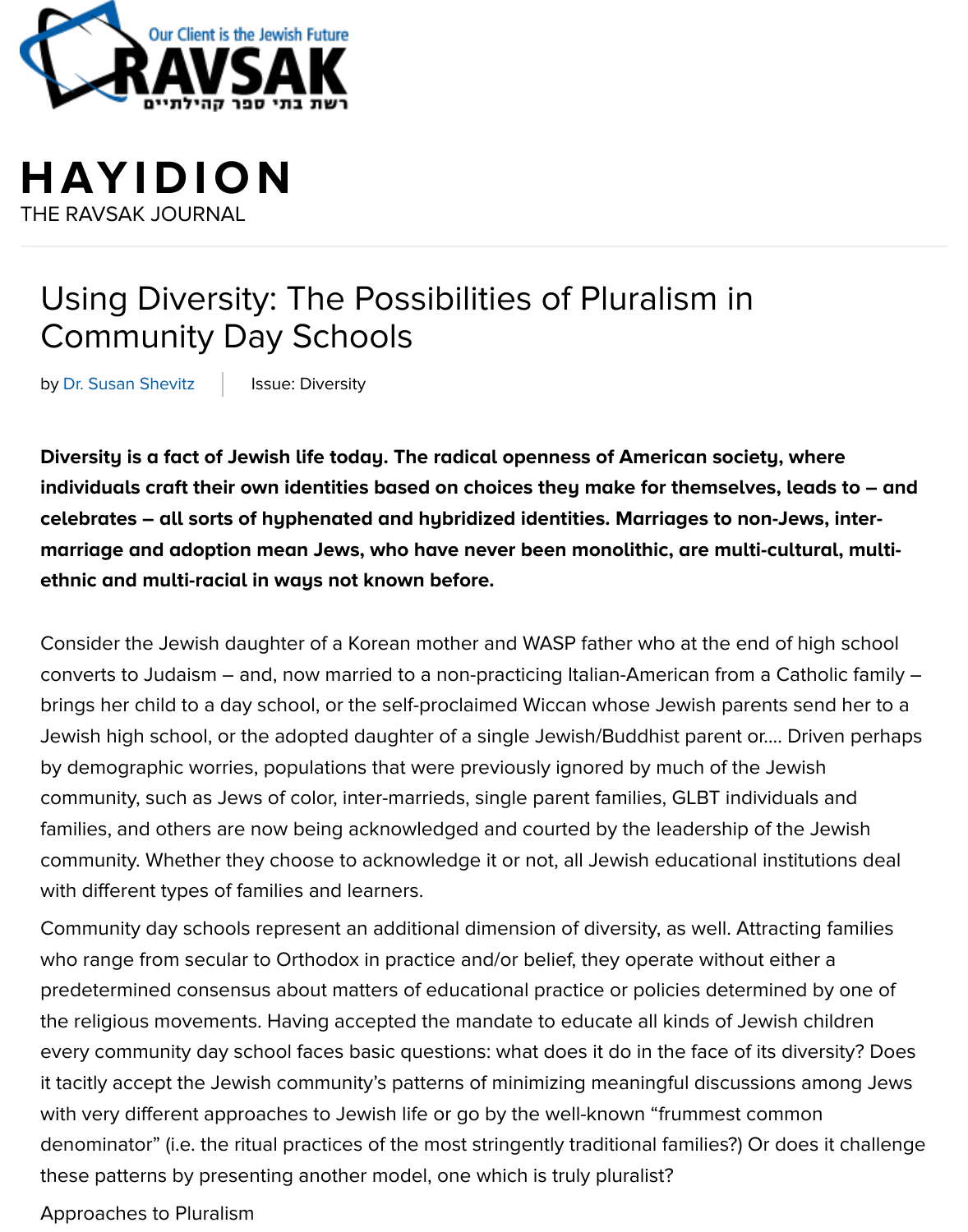Interested in pluralism, I have been studying Jewish schools that are not affiliated with any particular Jewish denominational movement. Some call themselves community, others non-denominational, trans-denominational or pluralistic. Whatever their names, they all must develop stances about what their diversity means and the extent to which it will be used for educational purposes.

I have found that at least three orientations to diversity characterize in these settings. The first, "demographic pluralism," is the most limited. The school enrolls a diverse population and creates conditions in which most families will be comfortable. It doesn't use the diversity to explore aspects of American Jewish life and Jews' various patterns of religious belief and practice.

A second approach, "co-existence pluralism" attempts to use its diversity as an element of its educational program." It actively seeks demographic diversity, and wants individuals and groups to learn to respect each other and the different ideas and ideologies represented. As a senior at a school I am studying put it, "I have learned the importance and necessity for tolerance. It is a message engrained in the very idea of [the school] --- a pluralistic day school tolerant of all forms of Jewish religious practice."

A third approach that I am calling "generative pluralism" goes further. It incorporates the elements of demographic and co-existence pluralism but is based on the ability to hold and grapple with multiple, even contradictory interpretations and perspectives. It expects students to learn to articulate their own ideas, engage with others' ideas, become more thoughtful and through this possibly change their own positions or together generate new approaches. As expressed by a twelfth grade student:

The Jews are a wandering people, both geographically itinerant and spiritually roving. A Jew can never stay in one state of mind for too long. We debate; we change our minds; we amend. [School] allowed me to change my opinions and alter my beliefs in an environment where I can gracefully cede even my strongest certainties to new ideas.

This approach to pluralism expects people to generate new personal and/or communal understandings and actions. Diversity becomes the grist for the pluralist mill.

Pluralism as Active Engagement

#### with Diversity and Peoplehood

Community schools are uniquely positioned to prepare their students to embrace Jewish peoplehood. In an era when the Jewish world is factionalized and where barriers to joint efforts and new thinking abound, providing students with tools to define their own positions while also learning to understand and work with different sorts of Jews is vital to our collective future. How this is done will of course look different in elementary and secondary schools and will also be influenced by the particular characteristics of the school, its surroundings and stakeholders. There is no one way to "do" pluralism, though there are principles that guide practice.

Three principles of generative pluralism that I have seen in practice, each of which is rooted in the rabbinic and biblical traditions (but that is a subject for another article), are at the heart of the endeavor: (1) students need to know who they are and articulate this to themselves and others; (2)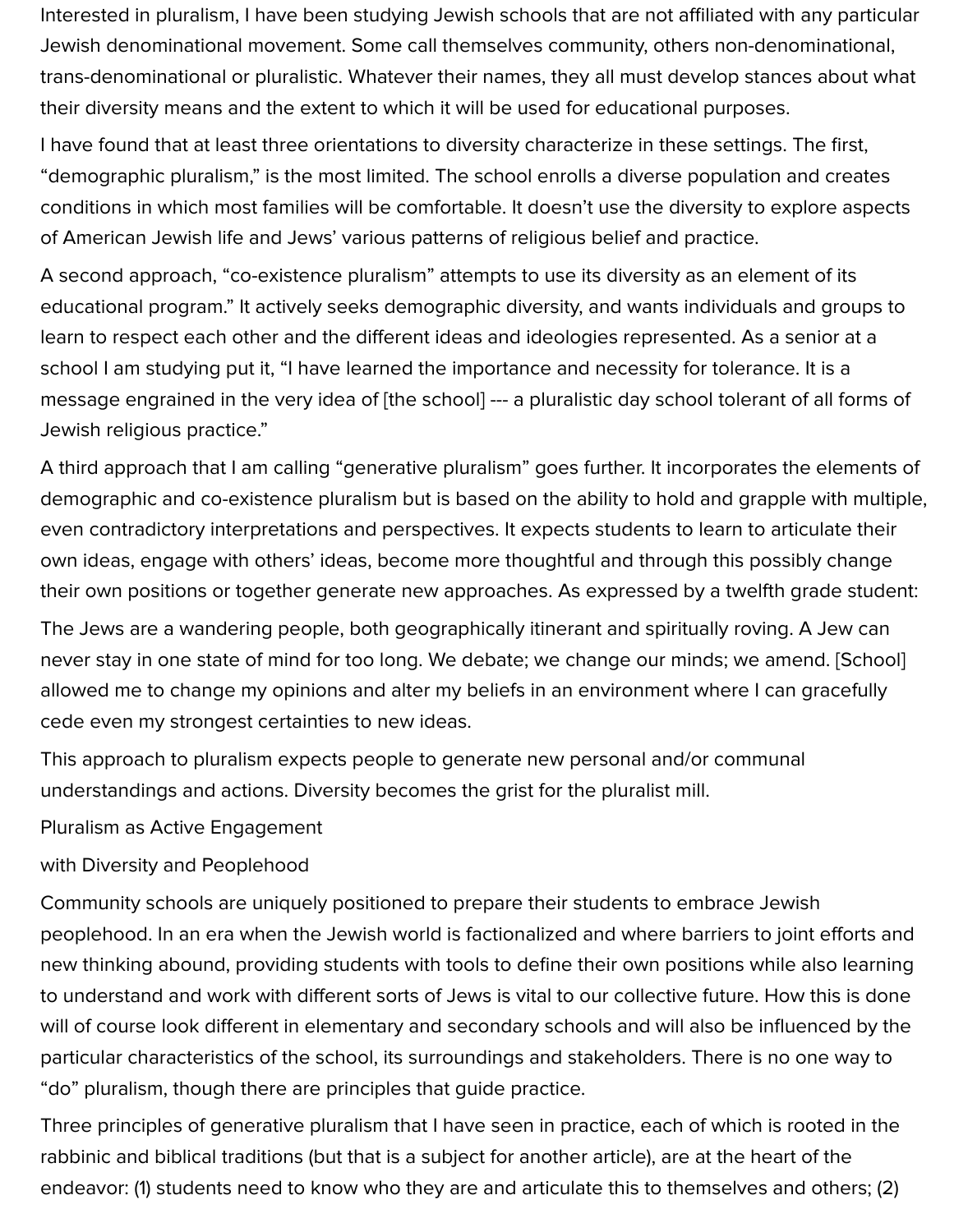they need to encounter people with different ideas and perspectives and engage in meaningful dialogue with self-awareness and openness; and (3) they will be intellectually and emotionally prepared to further understanding and determine acceptable practice. Rather than imposing, however gently, the views of the dominant group while downplaying the needs of the others, processes are developed for people to explore different approaches with the expectation that the group will find acceptable solutions. In this kind of environment the school's policies and practices – from what content will be taught to the range of speakers and programs at assemblies -- are looked at through the lens of its commitment to, among other things, pluralism. With structures in place to allow people to look at what divides them in order to generate ways to work together, the school is building Jewish peoplehood.

This approach is as fitting for contemporary life in western society. A leading scholar of religious pluralism in American society, Diana Eck, puts it well: pluralism means "being committed to being at the table – with one's commitments." Jewish day schools that take pluralism seriously cultivate this stance. Their students gain the tools to use their own commitments as they engage and work with others around issues of importance to the wider community.

#### Moving Beyond Diversity: What

#### Can Be Done Now?

Immediate actions can be taken to support schools that want to use their diversity for educational purposes. These few ideas intended to start a conversation about steps to be taken.

#### On a School-wide Basis:

To be clear about its purposes, the school needs to consider how it relates to its religious (and other) diversity. A task force on pluralism might study the subject and look at the school: Where on the pluralism continuum does it now fall? Where does it want to be? How can it move in that direction?

#### On an Inter-school Basis:

Schools that are "doing pluralism" can be convened, whether through a series of conferences, a network (real or virtual), or some other means, to share what they have learned, strategies and methods they have developed and questions they face. Schools that want to deepen their commitment to pluralism can be paired with others to guide them.

#### On a National Basis

Teams of researchers and practitioners can document and disseminate effective practices, analyze problems, and investigate the effects of pluralism on students and families. In-depth studies of teachers, curricula and other programs can guide schools. Effective material can be gathered and shared.

Community day schools are uniquely poised to make a powerful contribution to Klal Yisrael. They can prepare a new generation to build solid bridges where few currently exist. Discussing the need to "make a *minyan*" at a pluralist day school, a student bases his comments on the traits of the biblical Aaron who both loved peace and pursued peace: